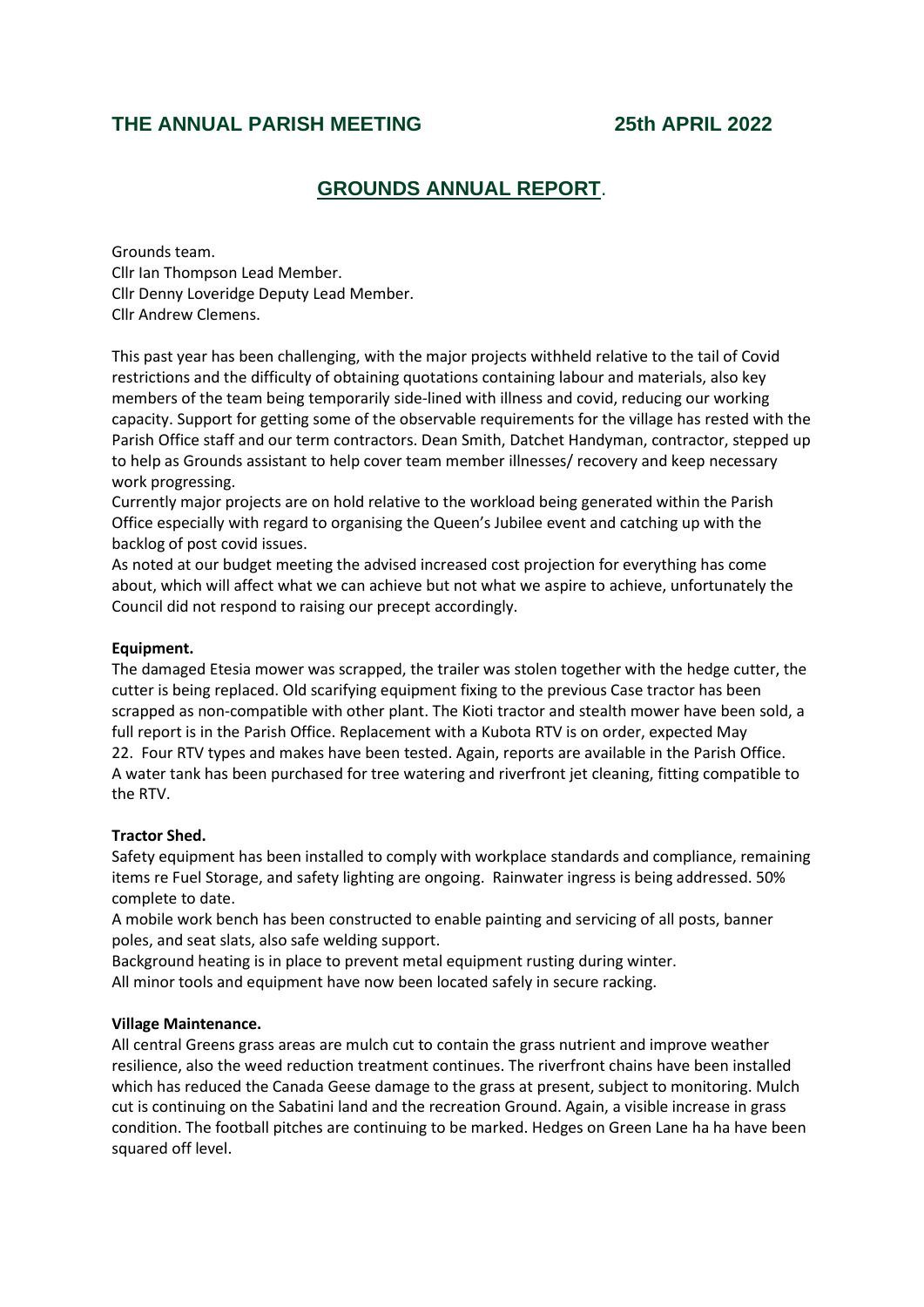Dog bin and litter picking have continued and new bases for litter bins are in construction to take the new litter bins.

Damage has occurred to a number of Greens posts, these will be rectified and cleaned now that the weather has changed.

The tennis courts have been resurfaced, some play equipment has been subject to repair, and work is being placed for replacement items.

Extended CCTV has been installed around the Village Hall complex.

Flower Baskets, and flower beds, flower colours to suit the Jubilee, have been ordered.

# **Major Projects.**

The following Major Grounds Projects are either proceeding on a sectional basis or currently frozen with work already progressed until the Parish Office has cleared their backlog as previously noted. **Rec. Ditch Culvert proposal.**

Meetings between Maydencroft, our consultant, and possible contractors, has taken place to establish which modern materials that can now be used within the construction. Current info recorded.

# **Riverside Jetties.**

Meetings with Maydencroft have been fruitful relevant to new materials being available, which meet with Borough and EA. Approval, these "green" materials have been used in conjunction with projects under HM The Queen. And an unexpected cost saving. Current info recorded.

# **Recreation Ground Pathways replacement.**

This project has received a quotation another is awaited, as it is in two sections it may be possible to progress this in this way. Subject to PO agreement.

# **Village Greens Perimeters**

A further Quotation is awaited, again this project may have to be sectionalised relative to materials availability, uncontrolled cost increases as previously noted. Subject to PO agreement.

# **New Works.**

20 new oak saplings have been planted by Wild About Datchet and our Scout Group on the Rec. The old grass and rubbish pile has been cleared ready for new flower planting. Three new Oak trees have been planted on the village greens, one on Memorial Green, two on the Cut replacing dead trees. Rectification of Memorial Green damage by an unauthorised contractor has been repaired, again further damage has occurred by another unauthorised incursion. Ongoing issue. Fencing around the Parish Yard has been temporally replaced following the Break in.

# **Current Work in Progress,**

Quotations requested: - Refurbishment of the central Greens peripheral areas. Replacement of damaged Recreation Ground pathways.

New lighting strings on the riverside garden, Ordered.

New Christmas lighting extension Horton Rd. Ordered.

Fence repaints on Riverside Garden. In Progress.

Refurbishment /clean of Jubilee memorial. Ordered.

Red telephone box ordered.

New play equipment. Quotes received and short list prepared

New wild flower seeds. Delivered for Wild About Datchet to sow.

Survey of all DPC trees. Ordered.

# **Cemetery.**

A survey of all trees has been completed, the outcome is that overgrowth has been cut back and removed.